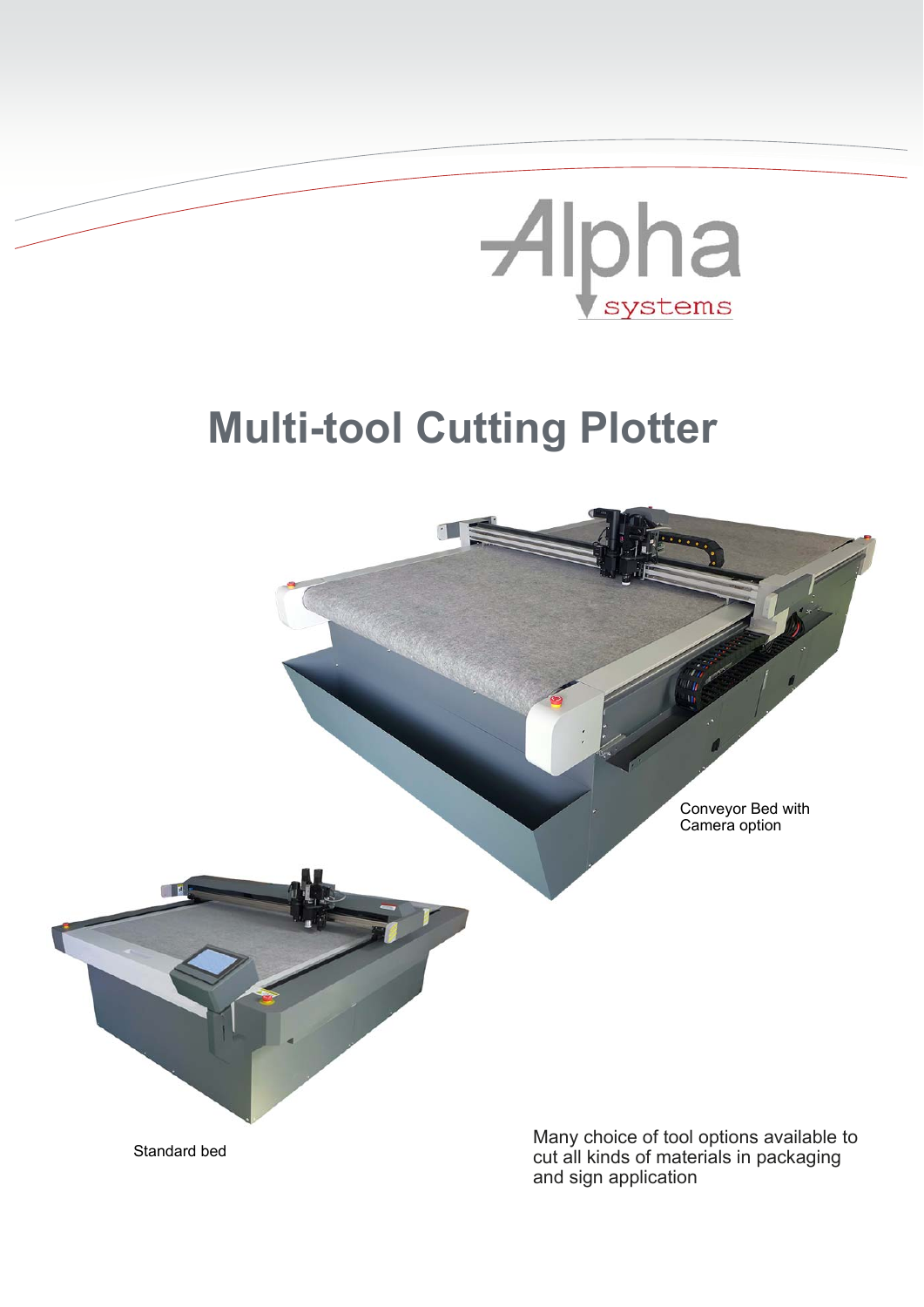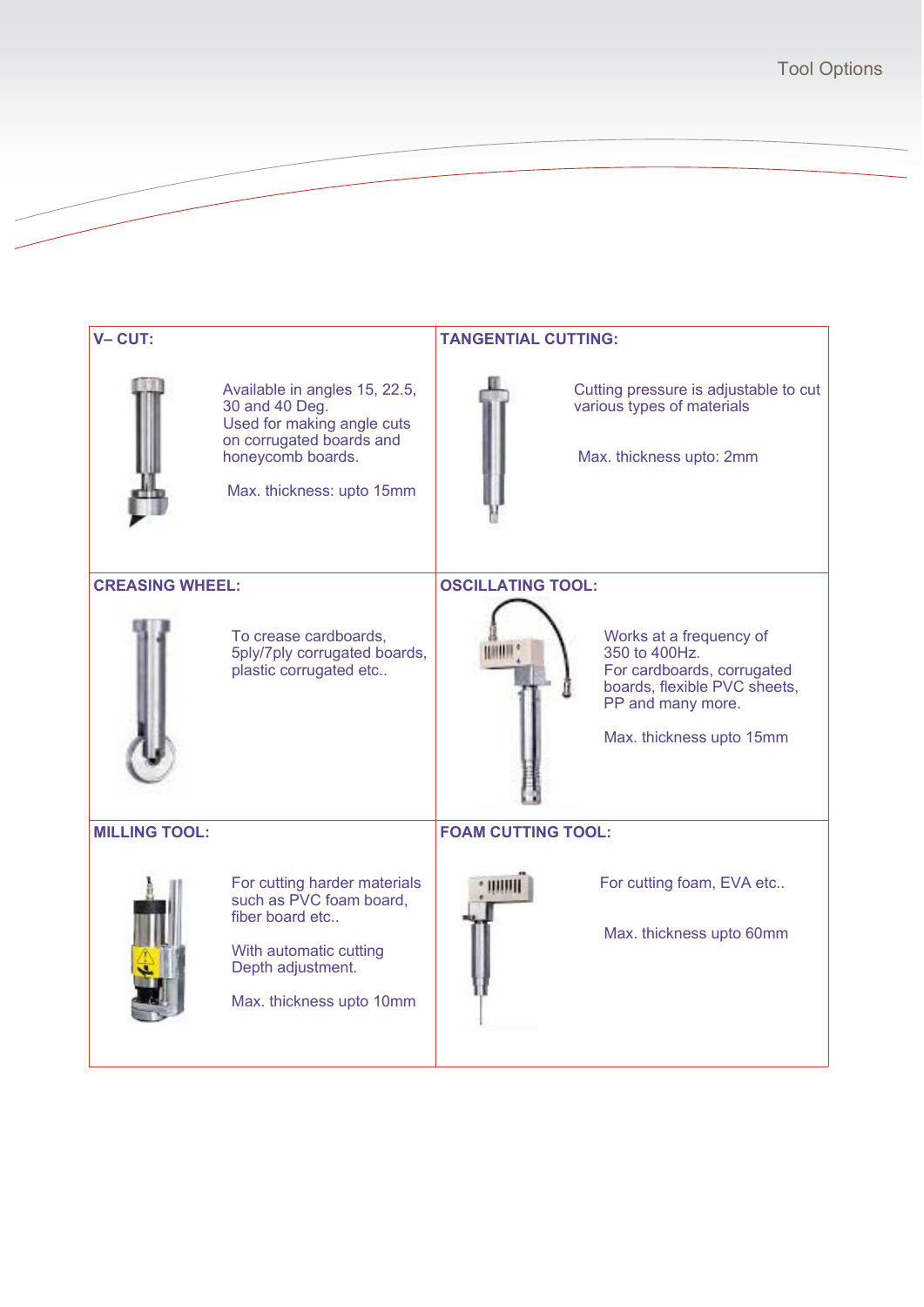## FEATURES

- $\Rightarrow$  Sturdy design for long lasting performance
- $\Rightarrow$  Open design to access the cutting bed from all sides for easy placement and removal of sheets. Conveyor bed for automatic feeding and cutting unlimited length from rolls.
- $\Rightarrow$  Various tool options such as oscillating tool, creasing wheel, kiss-cut for vinyls V-cut for X board and thick honeycomb sheets, foam cut, milling tool, circular cut for garments
- Camera option to cut preprinted sheets accurately on any material..
- $\Rightarrow$  High performance vacuum bed and vacuum pumps to hold sheets when cutting. Automatic digital controlled vacuum zone ensures vacuum is high under where the head is cutting.
- $\Rightarrow$  LCD touch screen display for easy human interface and setup of parameters. Easy to adjust knife depth when a new material is placed.
- Intelligent collision avoidance system to ensure safe operations.
- $\Rightarrow$  Imported synchronous belt and linear guide to ensure machine running accuracy and stability.





Oscillating tool & V-cut tool **COSCILLATING COSCILLATING** Creasing tool & Camera **Automatic roll feeding device**